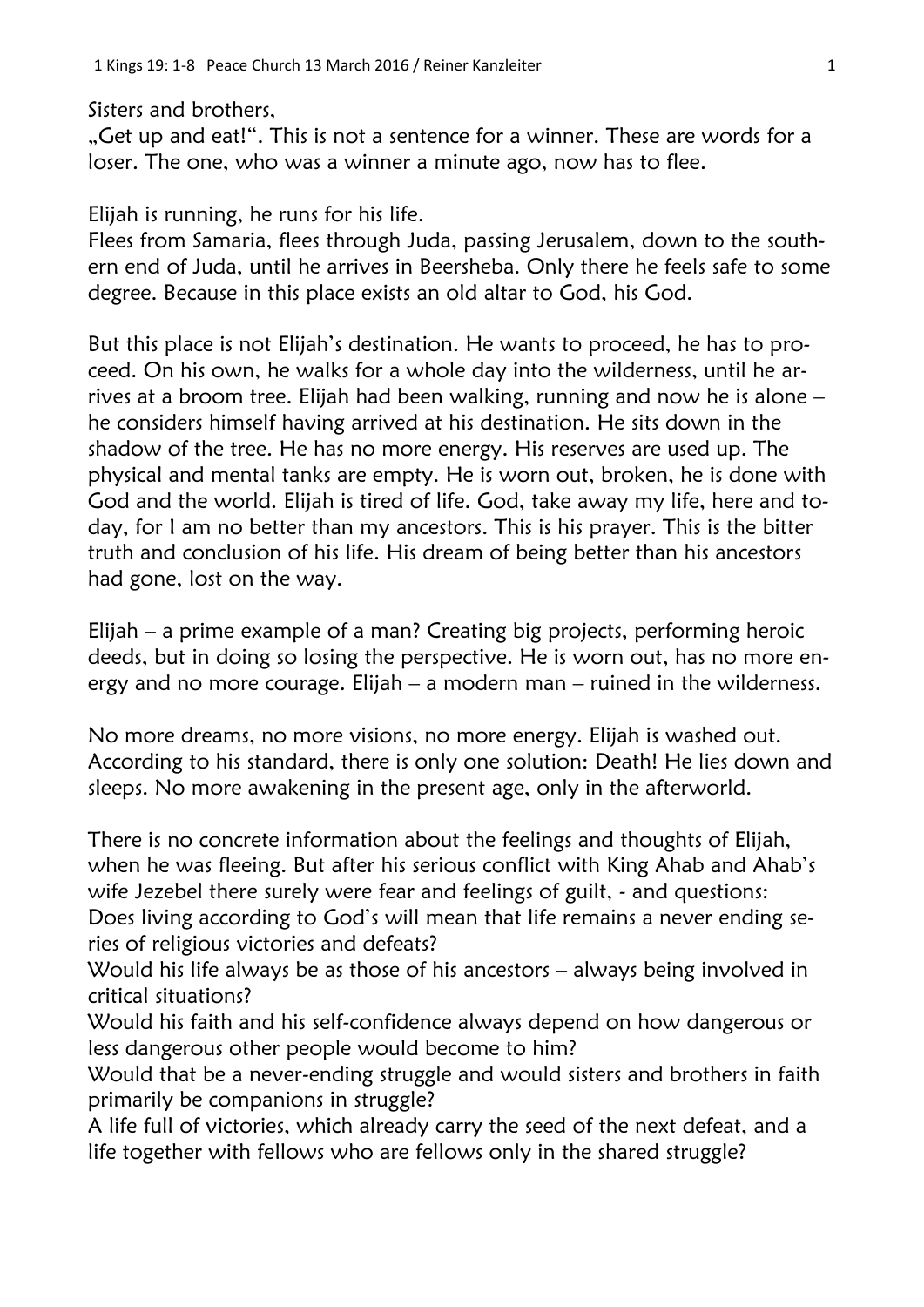Such perspectives can discourage people, and it is no longer Ahab or Jezebel who threaten Elijah. He is a danger to himself:

## **'It is enough; now, O Lord, take away my life, for I am no better than my ancestors.'**

Elijah is in deepest despair and in extreme danger: he is doubtful of himself. Moreover, he is at the mercy of himself in the loneliness he himself had chosen. He did not fall into God's trap; he fell into his own trap. That is the reason why he asks God to let him die.

He wants to be known by God only as a winner and not as someone who again and again is in fear, and who needs constant inspiration.

How close is Elijah to us? How often do we live under the dictates of victories and – even more – under the dictates of defeats, or imaginary successes? Today the despair may appear more serious, because we imagine the distance between us and God larger than people did in Elijah's time.

"Who relieves me from myself?" – this may be the question that brings us very close to the despair of the prophet.

Even if we don't want to admit to it, don't we sometimes feel: God does not measure up to our expectations. Words about God's nearness sound very empty and meaningless. I am waiting for God in vain and I depend only on myself; I am profoundly disappointed, I stop hoping, I run away, I bang my head against a wall; I give up on myself. I stop navigating the car; when crossing the street I refuse to look to the right and to the left before I walk…I stop thinking…

## **'It is enough…'** - isn't this Elijah in all of us?

Therefore, this is a story for all of those, who say: "You don't have to tell me stories about disappointment; you don't have to tell me stories about loneliness and depression, about resignation and about being tired of life." Sharing this story, we deeply hope that God shows up right in these desperate life-stories.

God, who becomes a companion in the wilderness, who touches people and promises new steps and opens the future to us.

And then everything changes. A messenger of God, an angel gets in touch with the sleeping prophet; he reaches him with the only sense organ that remains, when he is "sleeping towards death" – The angel touches Elijah gently. Then: No discussions, no debates, just food and the order to eat. Fed up with life, Elijah receives bread – and he eats, hungry as he was.

## **"Get up and eat!"**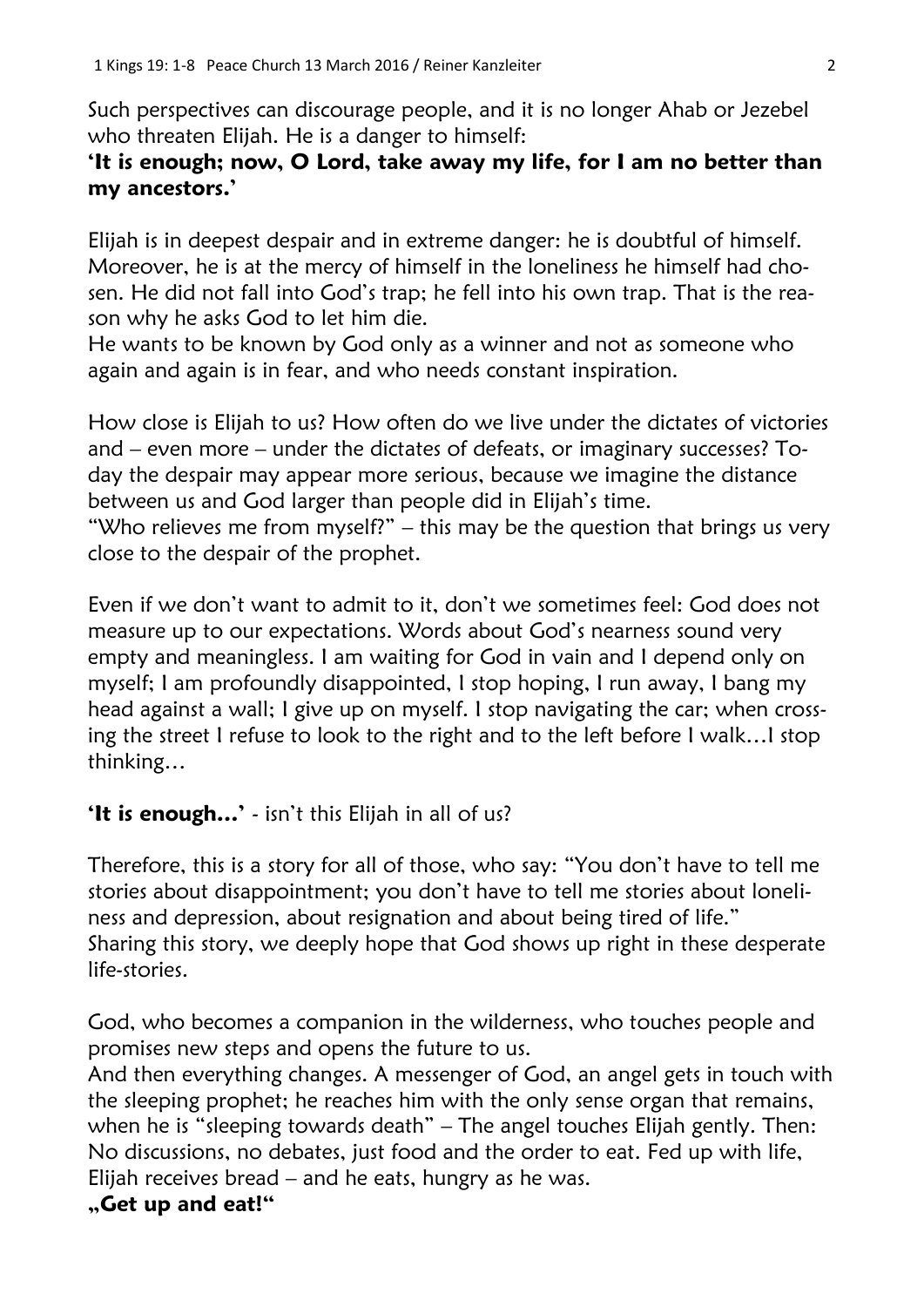God's messengers seem to wipe away all agonizing thoughts and feelings from this moment. The mighty hand of God converts into a gentle human touch: "Get up and eat". God's blessings taste like sparkling water and freshly baked bread.

That is not the way victories or defeats start. It is a different story that sprouts. Fed up with life, Elijah receives food and hungry as he is he eats it. Having had enough he falls asleep again – but it is no longer a "sleep towards death". Then God's angel touches the sleeping prophet for a second time. Again, the order is to eat and to drink, and then start the journey that lies ahead.

## **'Get up and eat, otherwise the journey will be too much for you.'**

Strengthened by bread and water, Elijah walks for a long time. The Bible text talks about 40 days and 40 nights. 40 days reminds us of the 40 years Israel had spent in the wilderness – history becomes alive. The history between the slavery in Egypt and the entering of the Promised Land. By remembering this history hope becomes alive; knowing God's promise to share the journey of his people ensures Elijah that God would share his journey, too. Elijah starts walking his long way into the wilderness. His destination is Mount Sinai, Mount Horeb, where Moses received God's commandments.

It is the beginning of a new story.

The story of the one who got up and learned to walk again.

Isn't there such an Elijah experience in all of us? We learn to walk again, upright and free.

We learn to walk upright and free in a world, where sometimes standing firmly is difficult enough. In a world, where you have to duck your head, where you have to make yourself look small and where you have to creep in order to make progress.

**'Get up and eat, otherwise the journey will be too much for you.'**

To be able to get out of the wilderness, I need someone else. I need someone, who suspends the wordlessness of despair. I need someone, who brings back humanity and heartsomeness. I need someone, who does not lecture me nor express reservation. I need someone, who talks to me and breaks my desperate silence.

I need someone, who touches me, who brings me to his or her table, saying: "Eat and drink!" Sometimes this is the first step to bounce back.

There is a new destination for Elijah. After the deep valley of depression and his longing for death, after death has been so close, he walks on to the place, where God waits for him. There he meets God in a dream and a long conversation between God and Elijah begins.

He has to go through his long story of suffering again, twice.